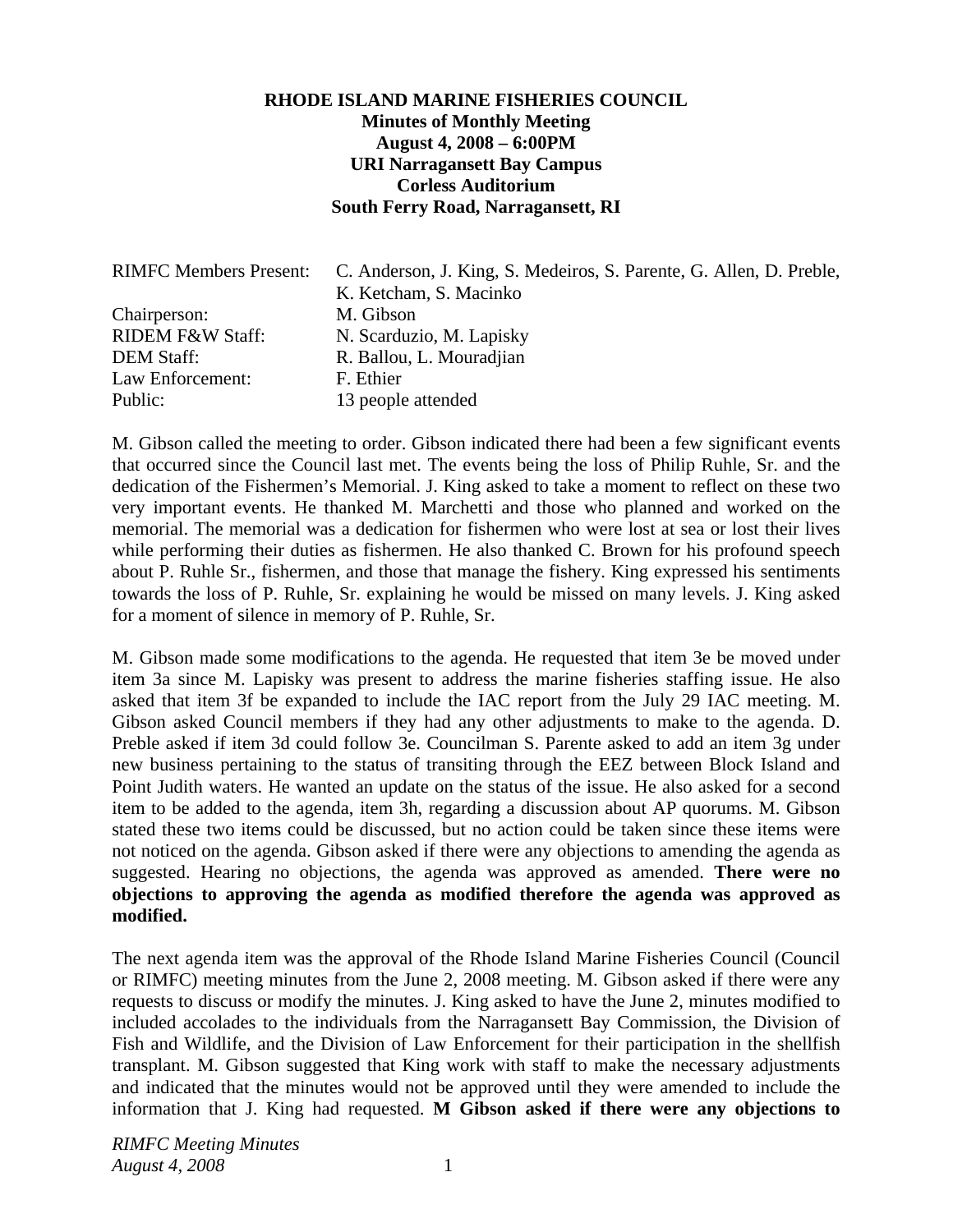# **waiting to approve the June 2 minutes until seeing a revised version. There were no objections.**

## **New Business**

*New member introductions – M. Gibson:* 

M. Gibson introduced R. Hittinger as a new Council member replacing G. Allen on the Council. Gibson welcomed Hittinger to the Council.

M. Gibson also thanked G. Allen for his many years of dedication and participation on the Council. M. Gibson acknowledged that G. Allen was present in the audience and that B. Ballou on behalf of Director Sullivan wanted to thank G. Allen.

B. Ballou on behalf of the Department and the Council thanked G. Allen for being committed, conscientious, and fair. He explained that G. Allen had been a very unique and impressive representative of the RI fishing industry. On behalf of Director Sullivan, who was unable to attend, B. Ballou thanked G. Allen and presented him with a proclamation from Governor Carcieri, which Ballou read to the audience.

G. Allen indicated that it had been an honor to be on the Council and an honor to be associated with all the Council members. He expressed that he had strong feeling for all of the Council members and that this had been an important part of his life. G. Allen thanked M. Gibson and the Division staff for their dedication and support of the Council. The audience applauded G. Allen.

## *Discussion on nominations for Vice-Chair – M. Gibson:*

M. Gibson asked Council members to be thinking about nominations for Vice-Chair. He indicated that he did not need nominations for this evening but wanted Council members to be thinking about it and be prepared to vote by the next Council meeting.

D. Preble was ready to make a nomination and wanted to make a motion to nominate S. Medeiros as Vice-Chair, because he was the next senior Council member and very knowledgeable about state fishery matters. Preble also indicated that S. Medeiros had demonstrated his skill and experience in managing and organizing. Preble also expressed that S. Medeiros had a record for considering all sides presented and looked for solutions acceptable to all sides.

M. Gibson interjected to point out that according to the agenda the Council did not need to take any action on this agenda item until the September meeting. He indicated he wanted to give all Council members the opportunity to have enough time to think about appropriate nominations and did not want to entertain a vote this evening.

D. Preble stated that he would withdraw his motion. However, Preble indicated that he would not be able to attend the September Council meeting and would not be able to make the motion at that meeting.

M. Gibson felt that the Council needed to wait until the next meeting to address the issue.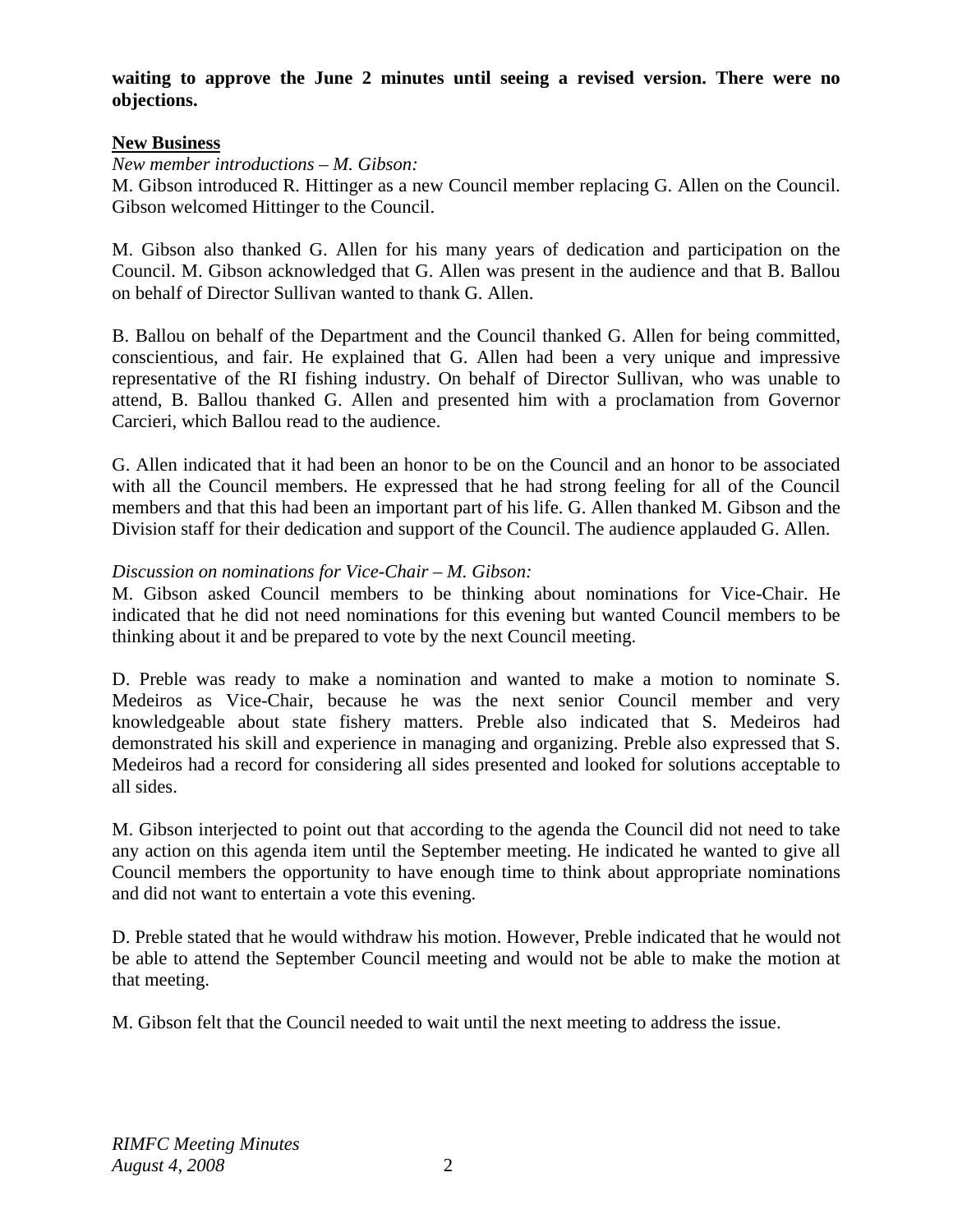*Discussion of Marine Fisheries Program Assessment concerning marine fisheries staffing needs – D. Preble:* 

M. Gibson explained this item came from industry who had expressed concern about the Division of Fish and Wildlife's ability to staff advisory panels and attend meetings of consequence to industry. As noted earlier, M. Gibson had asked Chief M. Lapisky to speak to this topic and answer questions regarding staffing for the marine fisheries section.

M. Lapisky gave a summary of the state's current fiscal situation and the impact on the Division of Fish and Wildlife. Lapisky explained that a number of staff will be retiring and others are just leaving. Currently three people from the marine fisheries section have left and another person will be leaving in August. He also pointed out that both M. Gibson and N. Lazar were working at the Government Center in different capacities and were also taken away from the marine fisheries section. Lapisky stated that the marine fisheries section has been hit the hardest.

Lapisky explained that if the marine fisheries section does not have the bodies to attend all the fishery technical meetings associated with ASMFC then he could not send people he did not have. He indicated he had completed critical needs requests for vacant positions but he had not heard anything at that time. The current situation had caused some stress for the marine fisheries staff. He explained it would be increasingly more difficult for the marine fisheries staff to carry out the needs of industry.

M. Lapisky praised the marine fisheries staff for their work. Indicating he had confidence in the high level of performance from this staff. However, he was concerned that the number of people left would not be enough to continue the work load and the marine fisheries section would fall below critical mass. Lapisky stated that he had done all that he could do and so had the Director. He suggested that if industry was concerned about the marine fisheries section they should collectively approach the higher levels of state government to voice their concerns.

G. Duckworth explained that he attended many advisory panel and Council meetings and found the process to be slow for getting proposals or ideas vetted. He wanted to know if the shortage in staff would make the process even slower. Duckworth asked what industry could do.

M. Lapisky explained that yes, if the Division does not have staff for support for these panels and committees this could make the process even slower. Lapisky again suggested that industry collectively approach the higher levels of state government to voice their concerns.

K. Ketcham asked if there could be a proxy taken from industry that could go to represent the state of RI if Division staff were not available to attend the Atlantic states or mid-Atlantic state meetings so that RI was represented. M. Lapisky explained that he did not know if that would be possible. He suggested M. Gibson could check in to this but he felt that these technical meetings required a neutral scientific person representing the state. He did not think this type of change could occur. M. Gibson also indicated that it was in law in many cases as to who could represent the state.

D. Preble asked M. Lapisky of the three sections he was in charge of had the marine fisheries section been hit the hardest. M. Lapisky responded that it had been the hardest hit. Preble wondered if staff from the freshwater fisheries section could be shuffled over to the marine fisheries section. Lapisky explained there were union contracts with work posted locations and duties, etc, that would make that difficult.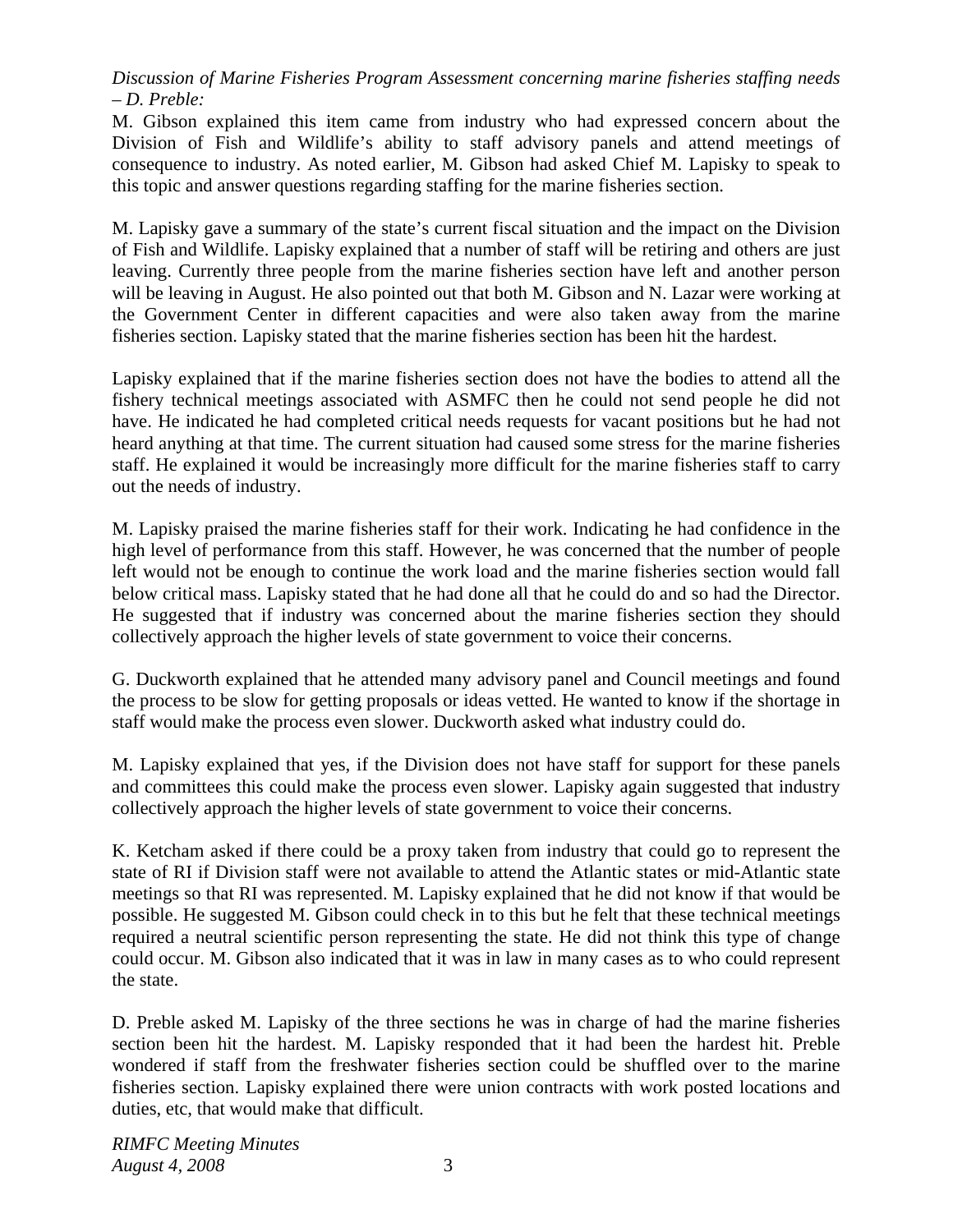C. Brown suggested a cost benefit analysis would reveal the value of the recreational and commercial fisheries in the State of RI for what was put in to it and what was given back gives more revenue than anything else does. M. Lapisky indicated that he had provided this information in the form of surveys completed by the US Fish and Wildlife Service to legislators, the Director, and the Governor's Office, but he felt that the state was in such a crisis that they were not looking at that long-term benefit.

C. Brown stated that they could only lose their rights to these fish once. Industry could not afford to lose representation at the Mid-Atlantic or New England Marine Fisheries Council or any other meeting.

Lapisky indicated that he, M. Gibson and N. Lazar had looked at staffing, but they had limited options due to minimum numbers of staff remaining.

J. King wanted to know what the Council could do during this difficult time. M. Lapisky suggested bringing issues about marine fisheries, such as the socioeconomic values, to a level higher than the Director and try to get these ideas across to the people who knew something about economic development. To people that knew how important it was for the fishing industry to survive and what an important component it was to RI economics. He suggested agencies like the EDC or the Governor's office.

C. Anderson indicated that the fiscal situation in the state had people like the legislation, DOA, and the Governor's office thinking only about costs. He stated that when a person leaves the state that was a cost off the books. There was no analysis of benefits, at that level, that he has seen. C. Anderson reiterated that industry should make sure that people higher than the Director understand what those benefits were and that your industry would be angry if you do not receive them and how they benefit the state.

M. Gibson pointed out a few options that the Council could take; one would be for a Council member to draft a resolution regarding staffing levels and budget concerns for consideration by the Council at a future meeting. Another option would be to solicit industry for topics of discussion for the Director's roundtable meeting.

# *Discussion about combining advisory panels and vacated Chair positions – D. Preble/M. Gibson:*

M. Gibson outlined that due to decreased levels of staff and following the logic of consolidating advisory panels along the lines of the sector plans i.e. finfish, shellfish, and crustacean along with an Enforcement AP, and the IAC. The consolidation would not only make it more efficient in terms of staffing the AP's, but it would also line up with the fishery sector management plans that the Division prepares annually and the annual review of licensing.

D. Preble explained there were two ways to approach this issue. One was to apply more resources the other would be to become more efficient in how we do things. He indicated there were a number of advisory panels and limited staff and at times, some of the meetings were not productive. The only AP the Council was required to have was the IAC. He suggested having a discussion on which AP's could be consolidated to combine functions, as well as, reducing the number of Council meetings.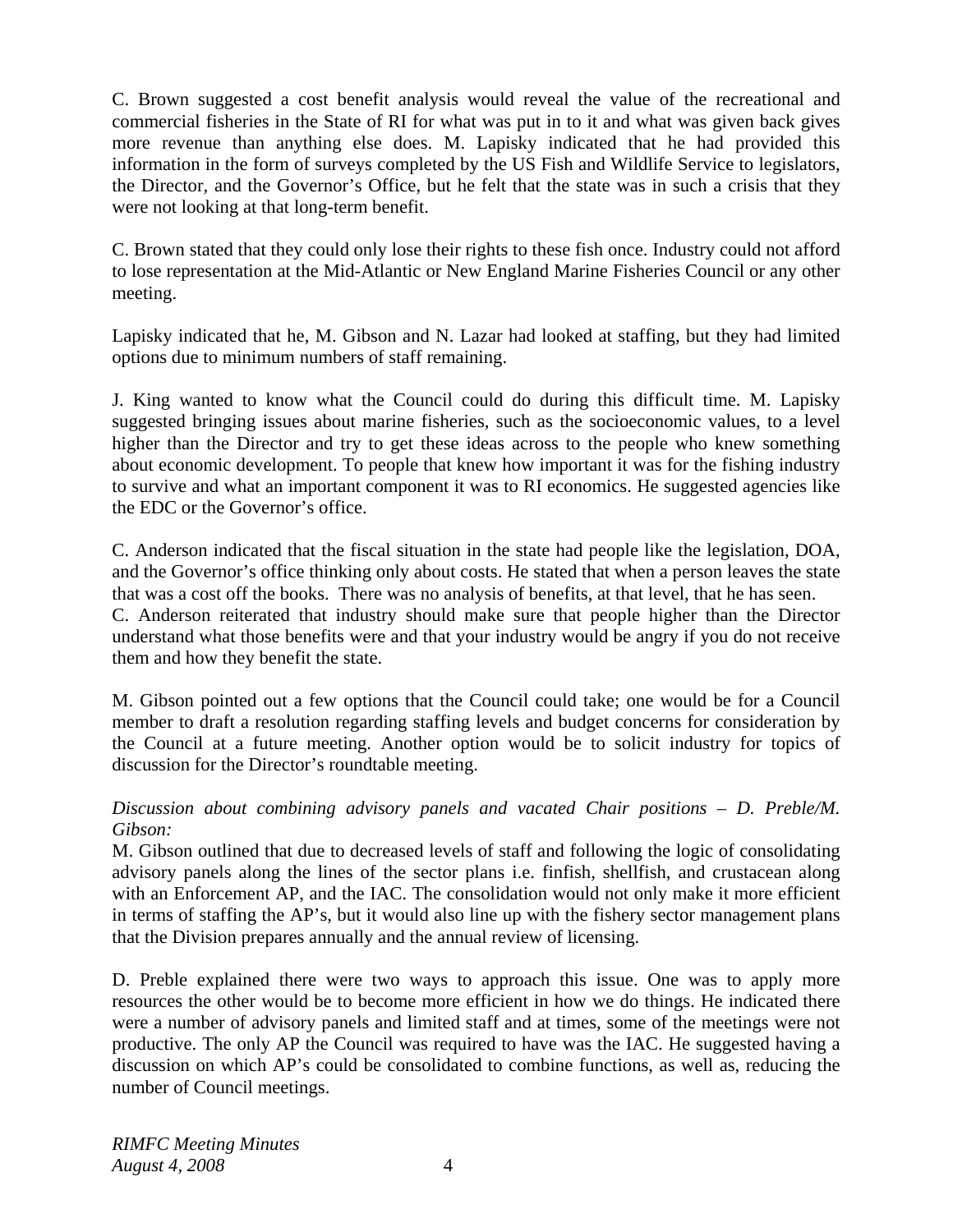## M. Gibson suggested having the Division prepare a proposal to offer the Council some suggestions on which AP's could be consolidated. **He asked if there were any objections from the Council. There were no objections in proceeding in this manner.**

C. Anderson added that some of the problem with not having people attend meetings is due to general or broad issues that some people were not interested in and therefore do not show up for meetings, such as some of the IAC meetings. While on the other hand, if the striped bass AP met people who were interested in striped bass were going to show up and usually have in the past. He indicated that this AP does not have a problem making a quorum because it is specific to striped bass issues.

M. Gibson also indicated that the other part of this discussion was to nominate Council members to the vacated Chair positions left by G. Allen. He suggested that the Council wait to make these nominations until they decided on the consolidation of AP's. The Council was in agreement with his suggestion.

## *Discussion on Council meeting schedule -M. Gibson:*

M. Gibson explained that the Council could be more efficient or conduct Council business differently if the Council adopted a different meeting schedule. One suggestion was to adopt a quarterly (once every three months) format similar to the NEFMC or the ASMFC. The Council could dedicate an entire day or days if needed to work through all the issues. He indicated that public hearings might follow a similar format with a quarterly schedule. Gibson asked for comments from the Council.

J. King asked if a quarterly meeting schedule would provide the Director with more flexibility or impair his ability to make fishery related decisions. M. Gibson was not sure, but indicated it might impair the flexibility of the Director in terms of obtaining advice from the Council.

S. Parente commented that the Council seemed to have a hard enough time bringing issues through the process with a monthly meeting schedule he could only imagine quarterly meetings making the current process even longer.

R. Hittinger commented that evening meetings encourage people to participate. He indicated that evening meetings allow people from industry to attend. He was concerned it would be more difficult for people to take a day out of work to attend Council meetings if they were held during the day.

S. Medeiros thought some major revamping was in order. He suggested a bimonthly meeting (occurring every two months) with the understanding that anytime something important came up the Council would have to meet more frequently like during the Fall/Winter when the quotas become available. Medeiros also indicated the AP process needed to be streamlined. Currently it was too bogged down; when new ideas were presented it sometimes took six months before the Council could consider them. He suggested that if they met bimonthly there should be a process where issues could come forward without having to first be approved to the agenda then sent back and forth. Medeiros wanted to make sure AP's would be able to meet so recommendations would be presented to the Council at bimonthly meeting and reduce the amount of back and forth time.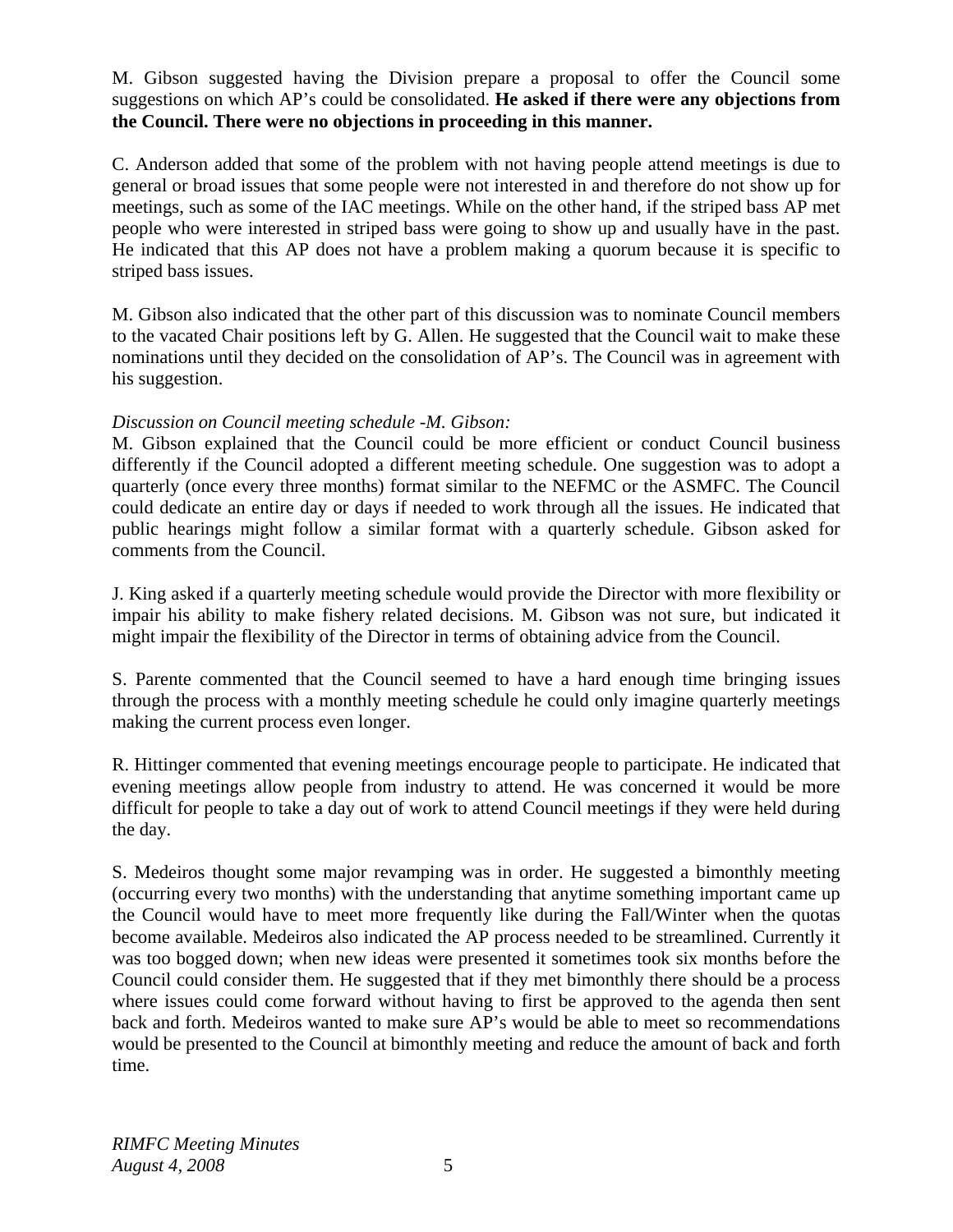J. King indicated that by now the Council had a good idea of what months they need to meet. The Council had been doing this for some time so they knew when it was a critical time to conduct meetings. He suggested eliminating the months the Council does not need to meet. Nevertheless, keep it to a monthly schedule for the remaining meeting times. He suggested following the schedule set for finfish, shellfish, and lobster.

K. Ketcham also indicated that twelve meeting per year were not necessary. He also mentioned that a few meeting had been cancelled due to lack of attendance. He was in agreement with S. Medeiros and J. King that possibly bimonthly meeting with regular monthly meetings in the fall. The summer months seemed not to have many pressing issues so the Council would not need to meet then. K. Ketcham suggested consolidating meeting to six or eight per year leaving out some winter and summer months.

M. Gibson suggested having the Division prepare a proposal to offer the Council some suggestions on a meeting schedule as well as an AP consolidation proposal and a public hearing schedule.

Gibson stated there does not seem to be any Council support to switch to a daytime meeting schedule, but rather to fewer monthly meetings if it could be worked out.

G. Allen made a suggestion not to hold Council meetings and public hearing at the same time because it becomes a very long evening and very difficult to focus on all issues.

*Report of the July 29, 2008 Industry Advisory Committee (IAC) meeting and Approval of IAC Agenda - K. Ketcham:* 

K. Ketcham summarized the IAC meeting minutes by indicating that for the shellfish sector, the committee recommended to continue to apply a 3:1 exit/entry ratio to the non-renewed principal effort licenses with quahog endorsements. Additionally, the committee recommended maintaining status quo for the licensing of soft-shelled clams.

In the restricted finfish fishery, the committee recommended status quo, to continue to apply a 5:1 exit/entry ration to active licenses (MPL's and PEL's w/Restricted finfish endorsements) that retired in 2009.

Regarding the lobster fishery, the committee recommended that the Council request Director Sullivan to ask the RI State ASMFC delegates to put pressure on the ASMFC to get to work on producing a lobster trap transferability program.

K. Ketcham explained that the IAC had initial discussions regarding the loss of a RI commercial fishing license due to a change of residence from RI to another state. The committee had recommended to the Council that DEM provide more data on non-resident licenses and the scope of this issue for further discussion at the next IAC meeting.

K. Ketcham indicated that the IAC members requested to have another meeting to have B. Ballou return with information regarding the non-resident license issue. A meeting was tentatively scheduled for August 19, 2008.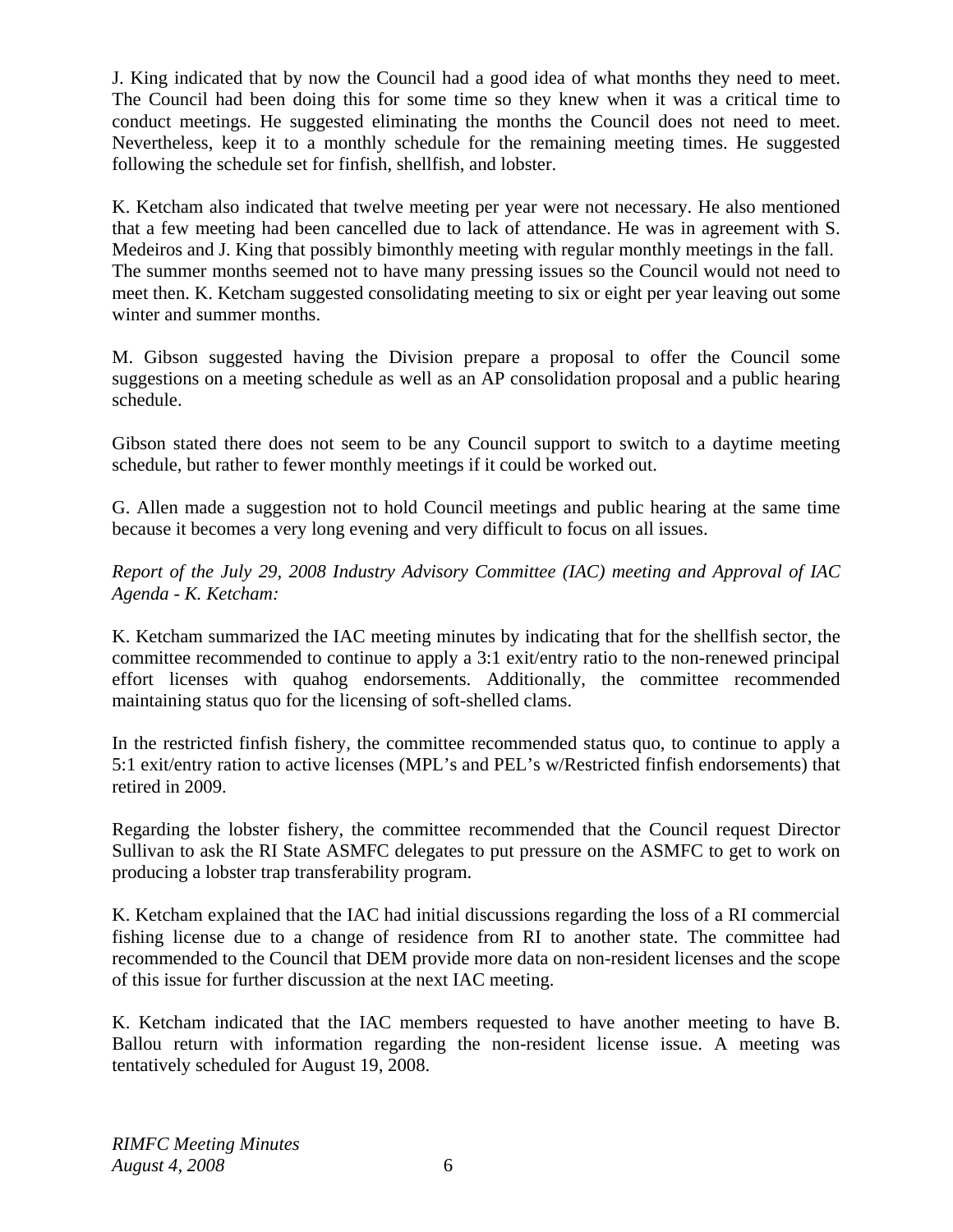M. Gibson pointed out that there was one recommendation from the IAC that the Council needed to take action on. That was the recommendation that the Council request Director Sullivan to ask the RI State ASMFC delegates to put pressure on the ASMFC to get to work on producing a lobster trap transferability program. He asked how the Council wanted to proceed with the recommendation,

**K. Ketcham made a motion to recommend that the Council request Director Sullivan to ask the RI State ASMFC delegates to put pressure on the ASMFC to get to work on producing a lobster trap transferability program. J. King seconded the motion.** 

M. Gibson asked for Council discussion on the motion. There were no comments. He asked if there were any objections to the motion. **Hearing no objections, the motion was unanimously approved.** M. Gibson indicated that he would take that recommendation to the Director and the ASMFC delegates.

K. Ketcham requested to have B. Ballou's list of additional licensing issues included on the next IAC agenda. M. Gibson also indicated that the discussion about loss of a RI commercial fishing license due to a change of residence should also be included on the agenda. M. Gibson asked if there were any other issues from the Council for the IAC. There was none.

G. Duckworth inquired if the gillnet regulation issue could be revisited at the next IAC meeting. M. Gibson indicated that the gillnet marking issue needed to be reviewed at the Department level then brought back to the Council for review before any other further work was done by the IAC. There were potential conflicts between proposals that were brought forward by industry and the Federal whale and harbor porpoise requirements. It was the Department's view to propose reconciliation between state regulations, proposals that remain at the Director's office, and federal regulations. Gibson indicated that the ball was in the Department's court at this time.

G. Duckworth agreed that was also what industry was concerned about that the vertical line issue was in violation with the newly promulgated ALWTRP. He summarized the issue at hand for the audience.

M Gibson indicated that the gillnet issue would not be on the IAC agenda but the Council could expect a Department hearing at some point with marking requirements and the Department will make an attempt to reconcile state regulations with federal regulations in the event the Department determines that that needs to be done.

K. Ketcham asked for Council feedback on the non-resident commercial fishing license issue.

S. Parente felt that if an individual had a commercial fishing license for 30 years and moved out of the State of RI that it would be inappropriate to take the license away. Especially since that individual would then pay almost double the price for a license. Parente also added that fees for licensing, one of the few fees, goes directly to DEM and not the general fund. He felt something should be done to resolve the issue to allow individuals to maintain a RI commercial fishing license.

M Gibson pointed out that because there was such a stringent exit/entry ratio coupled with allowing this to occur would eliminate the attrition that industry was trying to use to bring in new blood. If there were no attrition through residents becoming non-residents then it would be that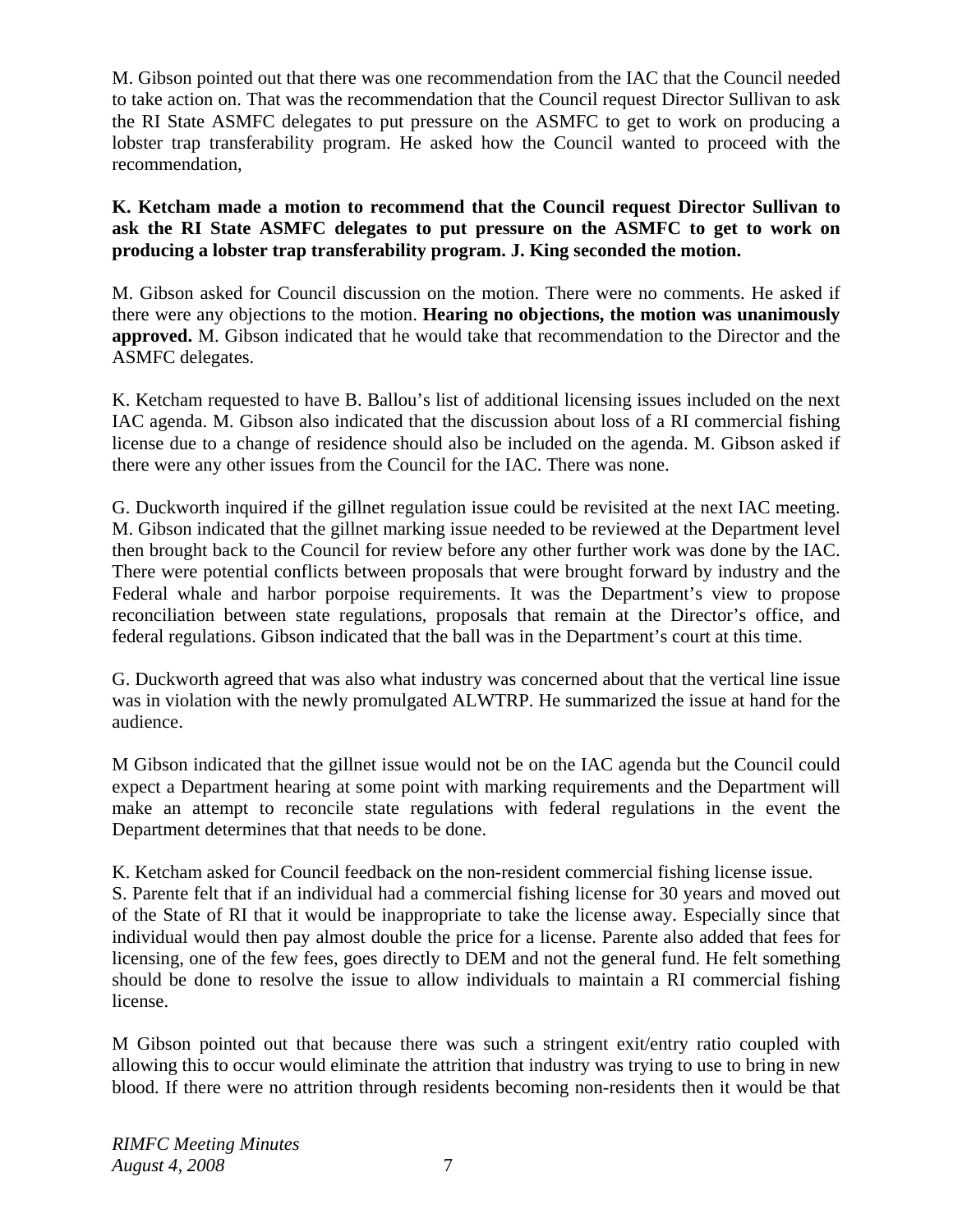much harder for the so-called new blood that industry has talked about being able to entering the fishing industry.

M. Gibson asked for comments from the audience.

G. Carvalho agreed with Councilmember S. Parente that if licensed RI commercial fishermen moved out of state they should be able to obtain a non-resident commercial fishing license.

#### *Update on the status of the EEZ transiting issue – S. Parente:*

Councilmember S. Parente asked for an update from the DEM on what had been done on this issue.

M. Gibson indicated that at this time there was no action by DEM because it was a Federal issue. He explained that Federal regulation governed the Federal zone between Block Island and the State of RI. The only species that had a transiting provision in Federal rules was striped bass. In order for that to change, it had to take some action to do that and Gibson did not know if there was any initiative to make that happen. He asked if the Council would like to see more information on this issue and discuss this on a future agenda. The Council expressed interest that they would like to see this issue on a future agenda for more discussion.

## *Advisory Panel required quorum issue – S. Parente:*

S. Parente wanted the Council to discuss what type of quorum for the other AP's would be expected if any. He pointed out that the AP's were conducted according to Robert's Rules of Order at the discretion of the AP Chair. He was concerned and wanted clarification on how this would be applied at future AP's.

M. Gibson explained that it was his understanding that at AP meetings you would need one more member than half of the combined membership to make a quorum.

K. Ketcham explained that in the past, at various times, he has had very low attendance and had passed forward to the Council recommendations from the few members that were present because they represented those sectors of industry that were interested in that issue. He indicated that for some issues attendance would be low and for those times, the meeting should be held at the discretion of the Chair.

M. Gibson explained that the Council could not take any action on this issue at this meeting and that it would have to be on an agenda given proper notice.

S. Medeiros agreed that it was a problem and that he though that the lack of quorum was enhanced due to the way each AP had been constructed which was to include every gear type. If there were issues that did not include a specific gear type then those individuals not affected would not show up making it difficult to meet a quorum.

#### **Old Business:**

# *Progress on Sector Allocation Proposal – C. Brown:*

C. Brown reported that his group had established as a legal entity and filed with the Secretary of State's Office. He indicated that step in the process had been completed. He indicated he had provided the Council members with the bylaws. He also reported that he had a draft contract that just needed some final touches, and an active fishing agreement. He briefly reviewed their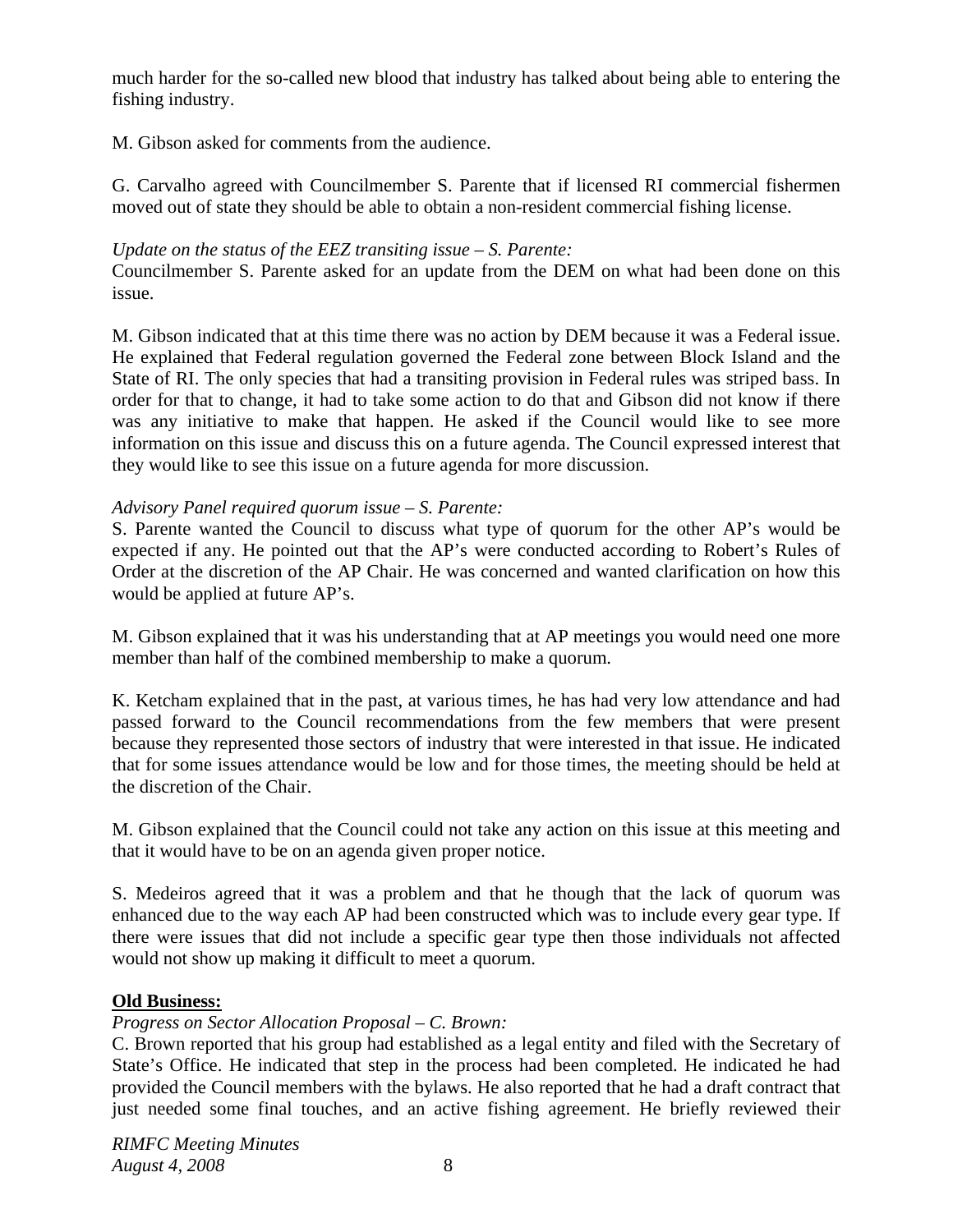landing history. C. Brown mentioned that he was looking in to having electronic logbooks installs on the sector vessels. He anticipated they would be installed by fishing year 2010. He described how the electronic logbook would work. Brown stated that they had met all the requirements and were ready to go forward.

S. Parente asked if the sector boats would have observer coverage.

C. Brown explained that he had spoken to the NMFS observer program people and volunteered to be the vessels used in the observer program. He also indicated that he had offered to pay the state for the use of state observers. There were also two groups of people in the process of forming companies to observe fishing and unloading.

S. Parente asked when they could expect a final proposal.

C. Brown indicated it would be completed by the next Council meeting.

D. Preble suggested presenting the proposal at a public hearing to obtain public input.

M. Gibson explained that standard procedure was to have proposals go before the advisory panels then go back to the Council then on to public hearing. He recommended the proposal go before the AP. He asked for Council discussion.

S. Parente explained that he recalled the AP where the sector allocation concept was initially presented but no vote was ever taken as to the direction the proposal should take. He explained that the only vote taken at that AP was to allow C. Brown to brief the Council on the sector allocation concept. S. Parente recommended the proposal be sent back to the AP for further discussion. He indicated that the AP needed a final proposal to be able to deliberate and give recommendations.

M. Gibson agreed that the proposal needed to adhere to the process and go before the AP.

D. Preble agreed that the sector allocation proposal should go before the AP.

# *Solicitation of topics for the Director's Roundtable meetings – B. Ballou:*

B. Ballou explained at the last Council meeting a number of people gave suggestions, which he in turn brought back to the Director for review. He indicated the Director was anticipating having a roundtable meeting during the week of September 15, 2008. Ballou explained that part of the discussion would be to look at where we are currently regarding the status of the fisheries and the resources and where we want to be. The issues to be discussed would be staffing, budget, revenue, status of the fisheries, etc. He indicated that the Director felt this was a good time to address these concerns.

J. King asked if it would be possible to have someone from the Governor's office attend the Director's roundtable meeting. B. Ballou indicated that he would be sure to extend an invitation.

M. Gibson asked for comments from the audience.

G. Allen inquired if the there would be a discussion on the federal licensing issue.

B. Ballou indicated that issue would be part of the discussions.